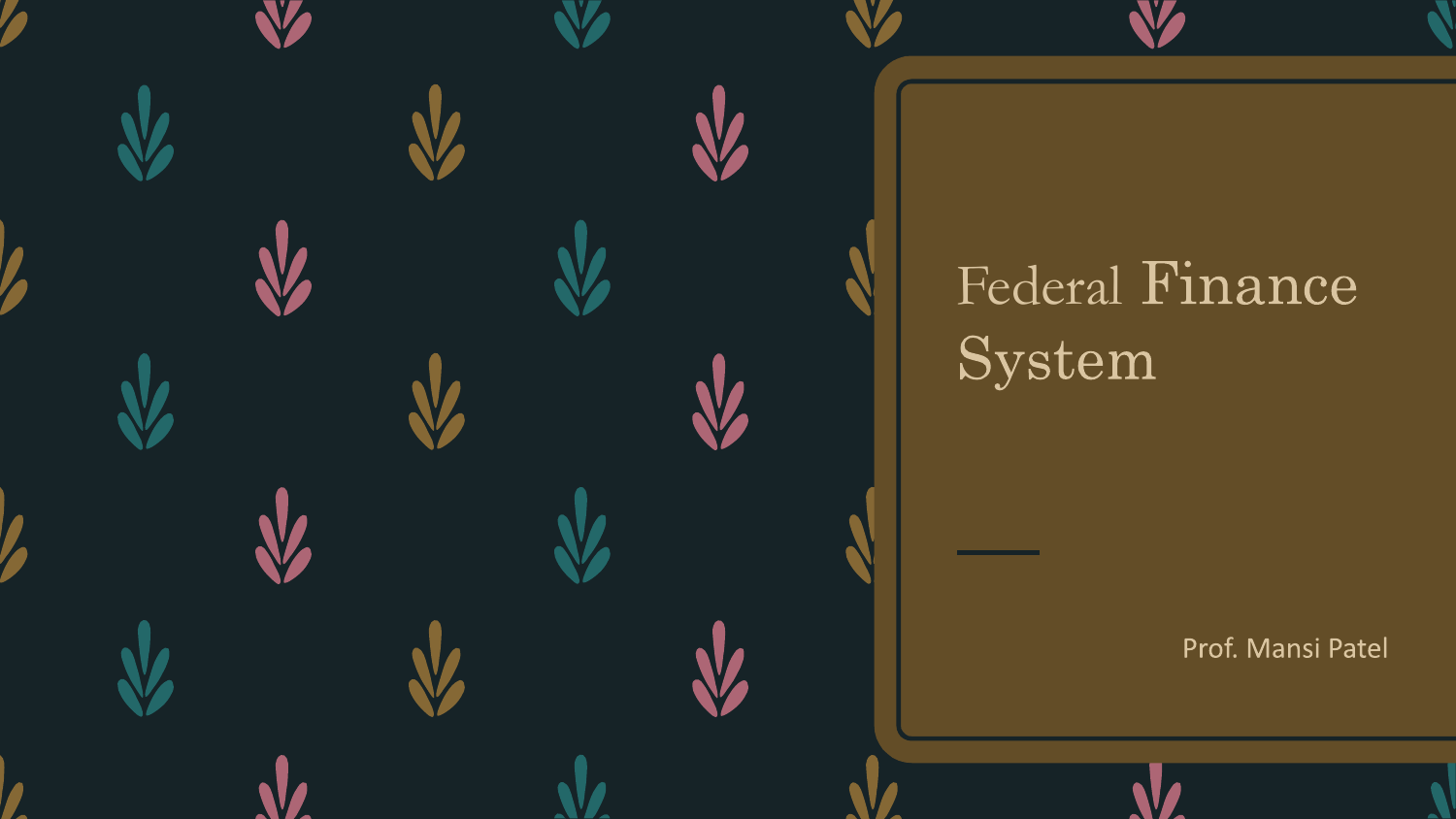#### Introduction

The financial structure prevailing in the world on the basis of power can be divided in two parts;

- Unitary Structure,  $(1)$
- Federal Structure  $(2)$

In unitary structure, all the powers are given to the Centre through constitution. The states and local self–governed organizations can enjoy only those powers which are given to them by the Centre. In U.K., France, Germany etc. countries have unitary structure.

While in federal structure, centre and States are given some responsibilities. There is a clear provision at every level about the sources from which the financial resources can be collected to meet the responsibilities.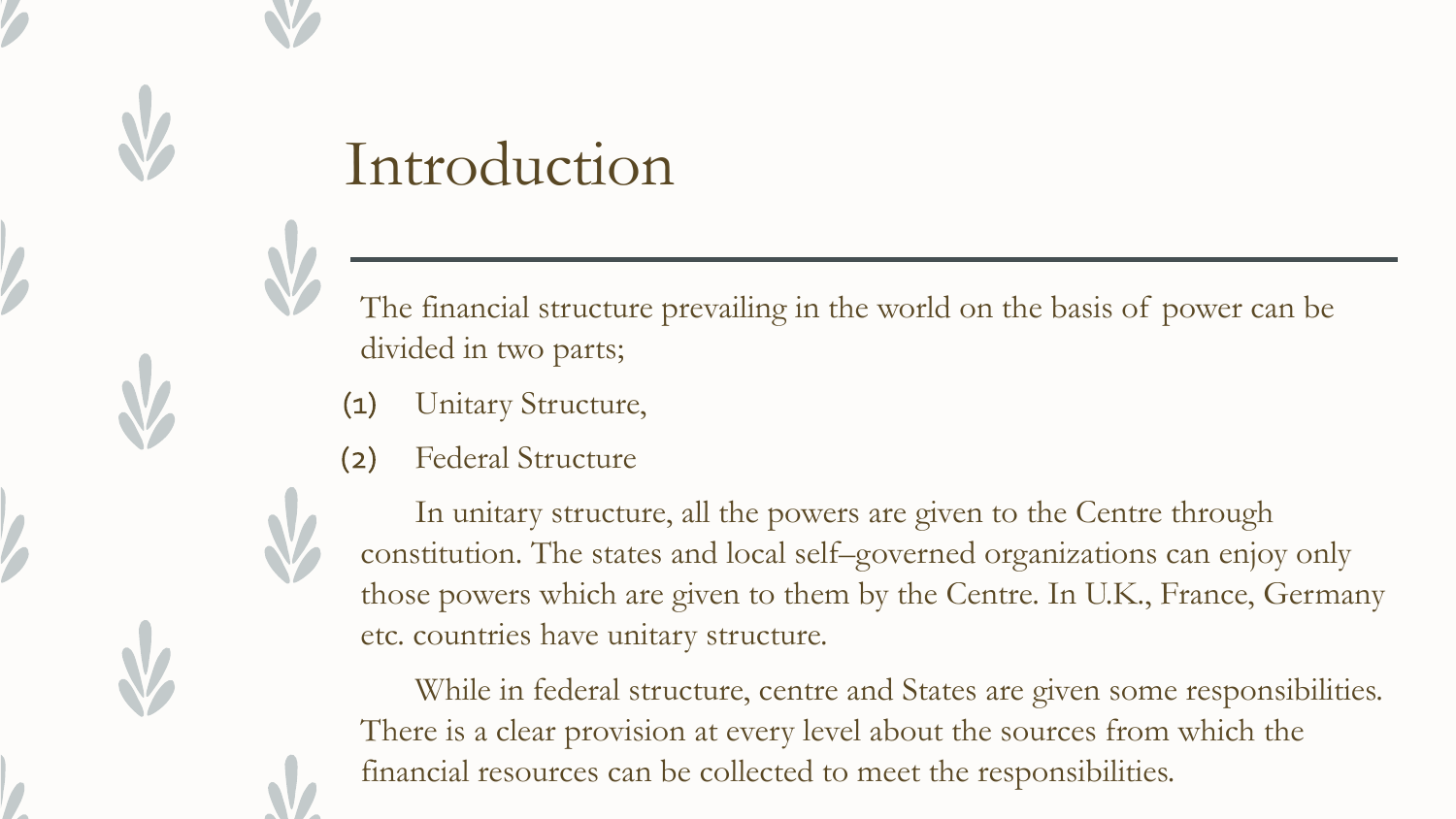

#### **WHAT IS FEDERAL FINANCE?**

"*Federal finance refers to the system of assigning the source of revenue to the Central as well as State Governments for the efficient discharge of their respective*  functions *i.e. clear-cut division is made regarding the allocation of resources of revenue between the central and state authorities."*

 So, the Federal finance is basically about the division of resources and functions between different levels of governments. India represents a typical case of a federation with a constitutional demarcation of functions and finances between the Union and the states. The Seventh Schedule of the Indian Constitution has arranged for a clear division of financial powers and expenditure responsibilities between the Centre and state governments. The Constitution of India has also made a number of enabling provisions for fiscal transfers like the formation of Finance Commission for formula-based transfers from the Centre to states.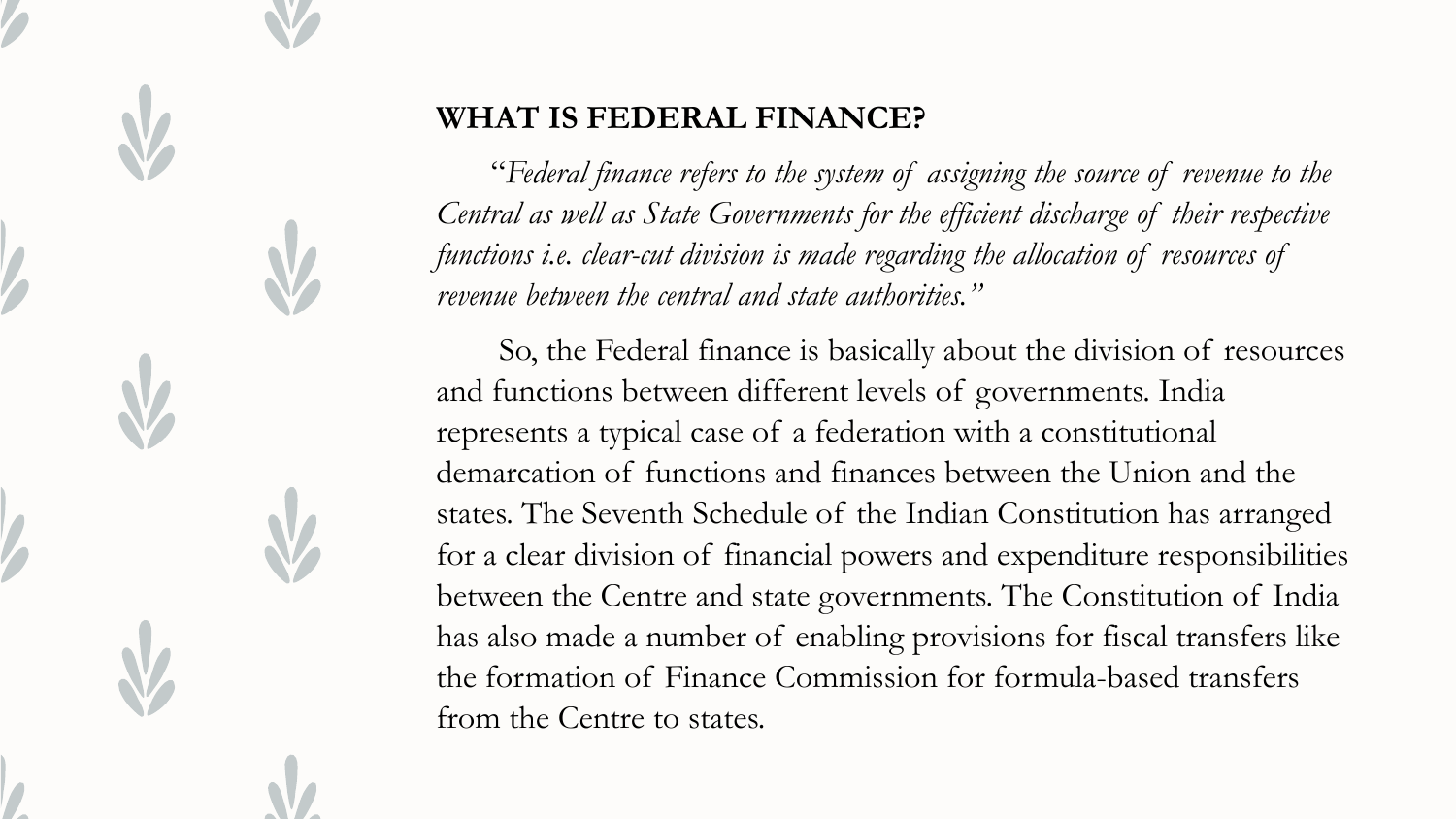#### **Federal System of India**

Indian federal finance has mainly three components in recent time i.e. (1) Central Government (2) State government (3) Local self government According to Article 268 to 300 of Indian constitution of India the distribution is made between the Centre & the State government for the functions and financial resources. Both the government have the powers to framing their Laws in the matters which are given to them. Tax connected with Inter state is kept in the Centre list and the tax which is connected with local matters is kept in the state list.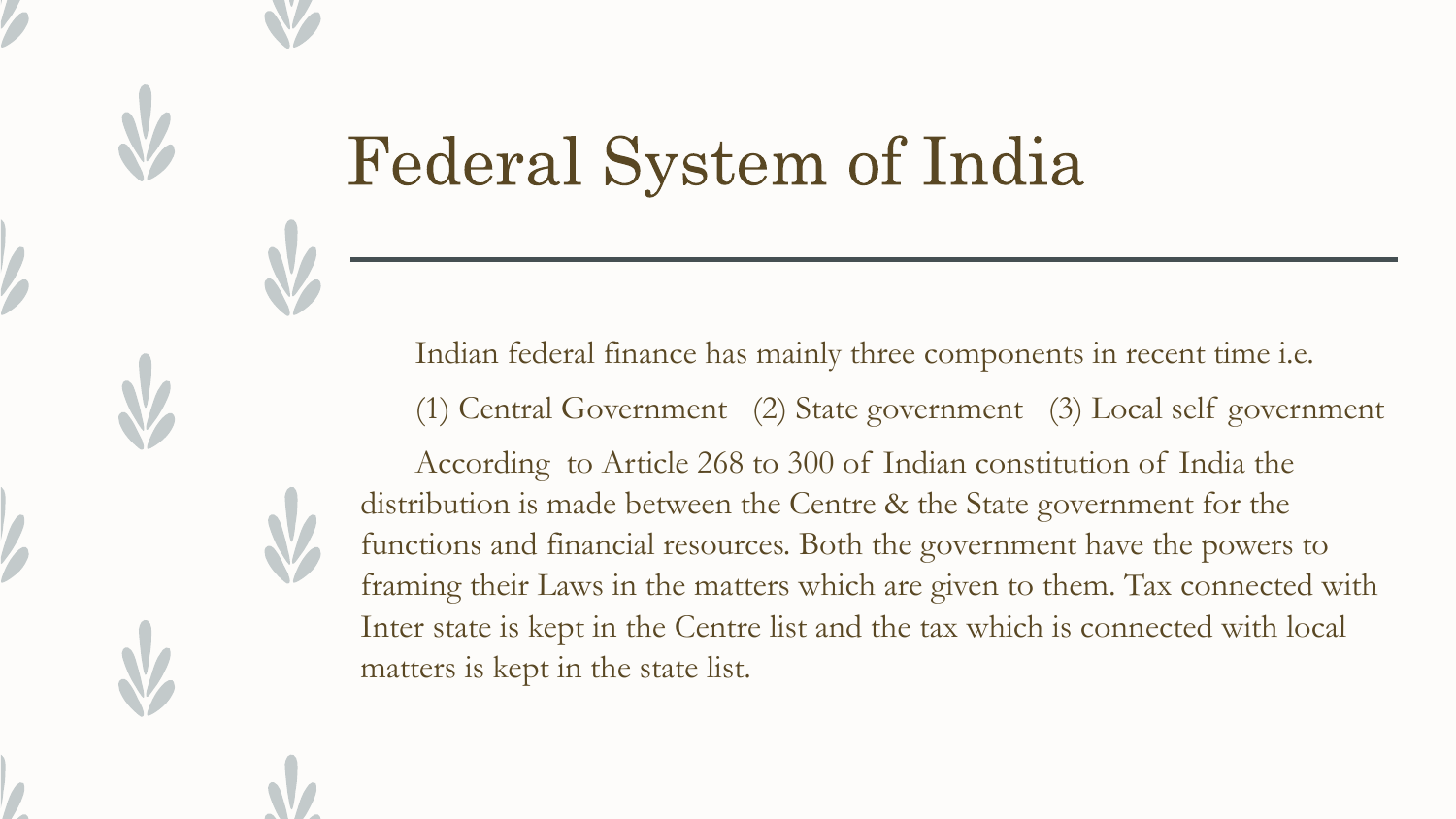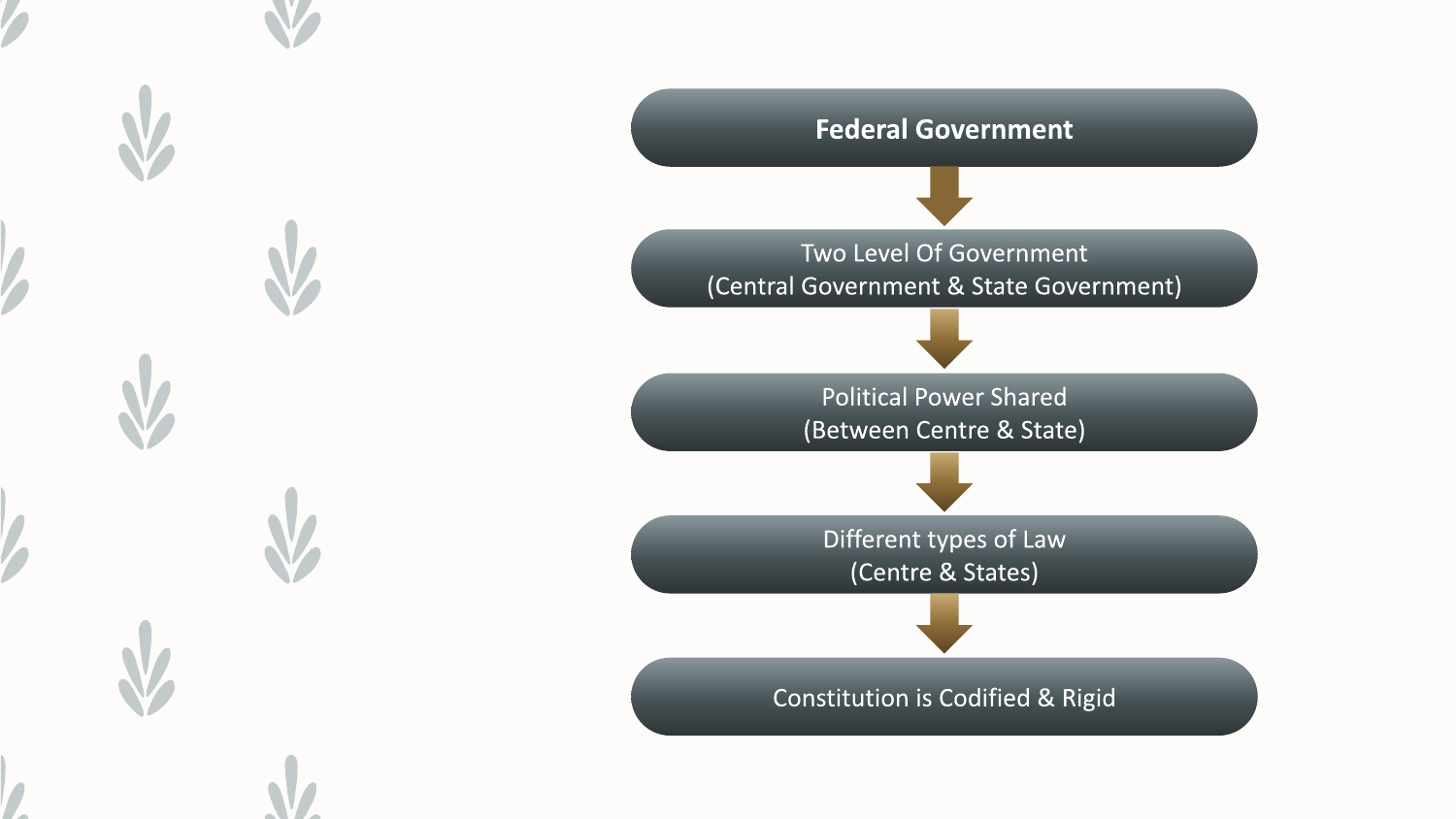### **Features of Federalism**

The best way to comprehensively understand the federal system is to learn about its features. These characteristics combined to reflect the true essence of federalism. Let us study them.

- There are two levels of governance in the country
- Each level have a specific powers
- Both level have clearly marked Jurisdiction
- It must be prescribed and Guaranteed by the Constitution
- Power and Duties of both the governments are listed down in the Constitution
- It is Necessary to take approval of all level of Government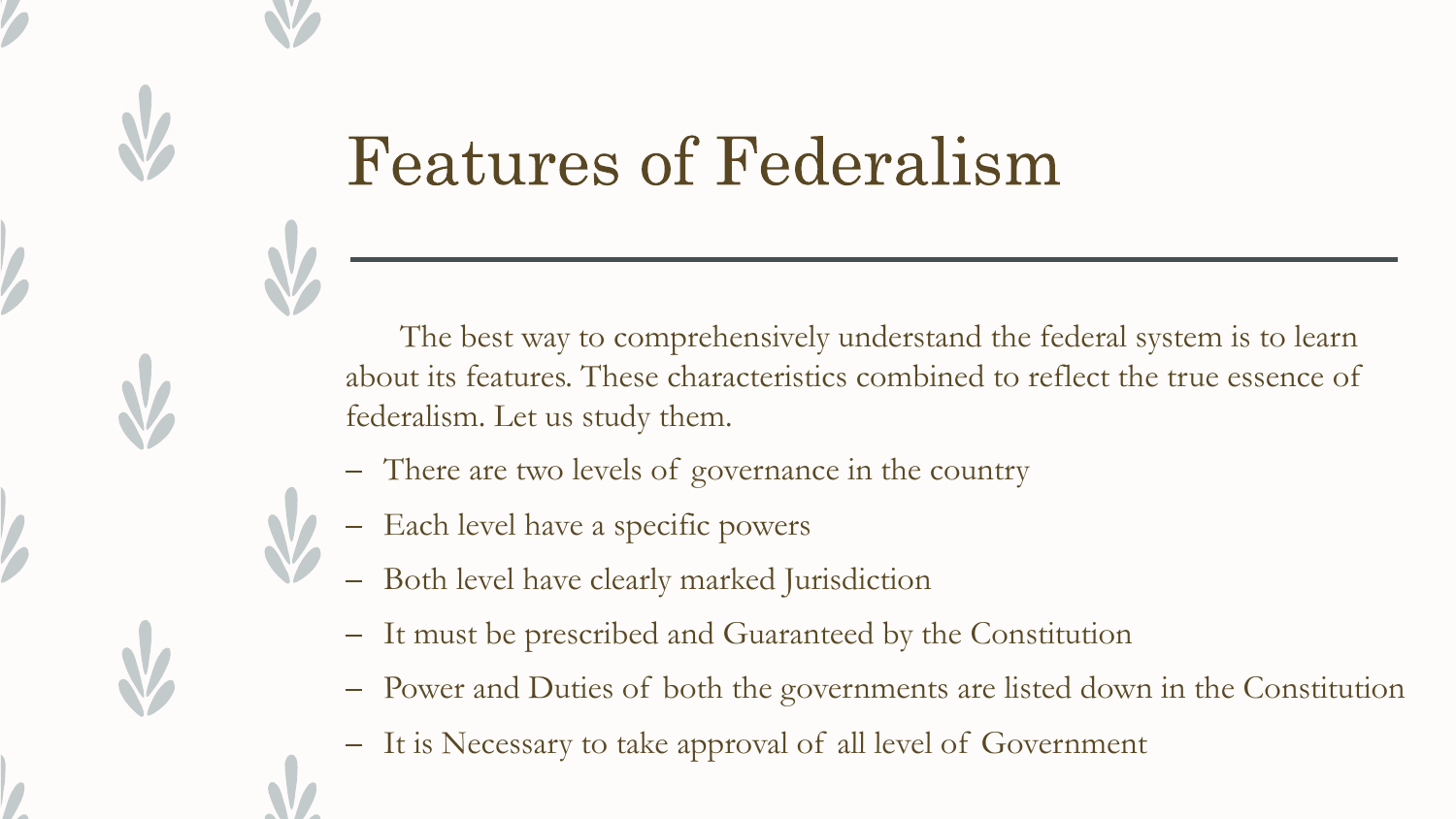- Court has a right to Solve the conflicts between two level of Governance
- Both levels of government should have their own autonomous revenue streams to functioning efficiently
- Power and Duties of both the governments are listed down in the Constitution
- It is Necessary to take approval of all level of Government  $\overline{\phantom{a}}$
- Court has a right to Solve the conflicts between two level of Governance
- Both levels of government should have their own autonomous revenue streams to functioning efficiently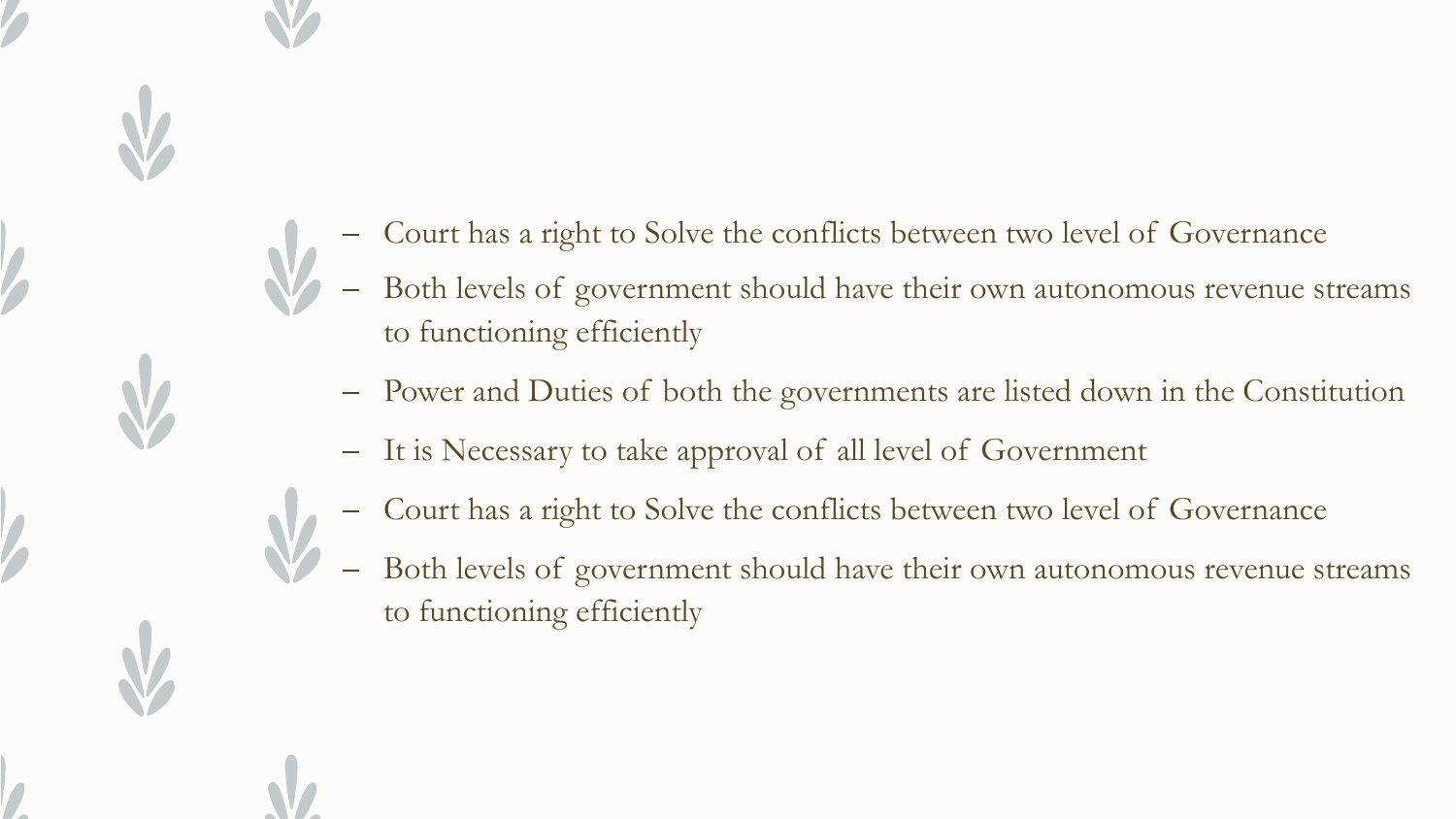## PRINCIPLES OF FEDERAL FINANCE

In the case of federal system of finance, the following main principles must be applied:

- Principle of Independence
- Principle of Equity
- Principle of Uniformity
- Principle of Adequacy
- Principle of Fiscal Access
- Principle of Integration and Coordination
- Principle of Efficiency
- Principle of Administrative Economy
- Principle of Accountability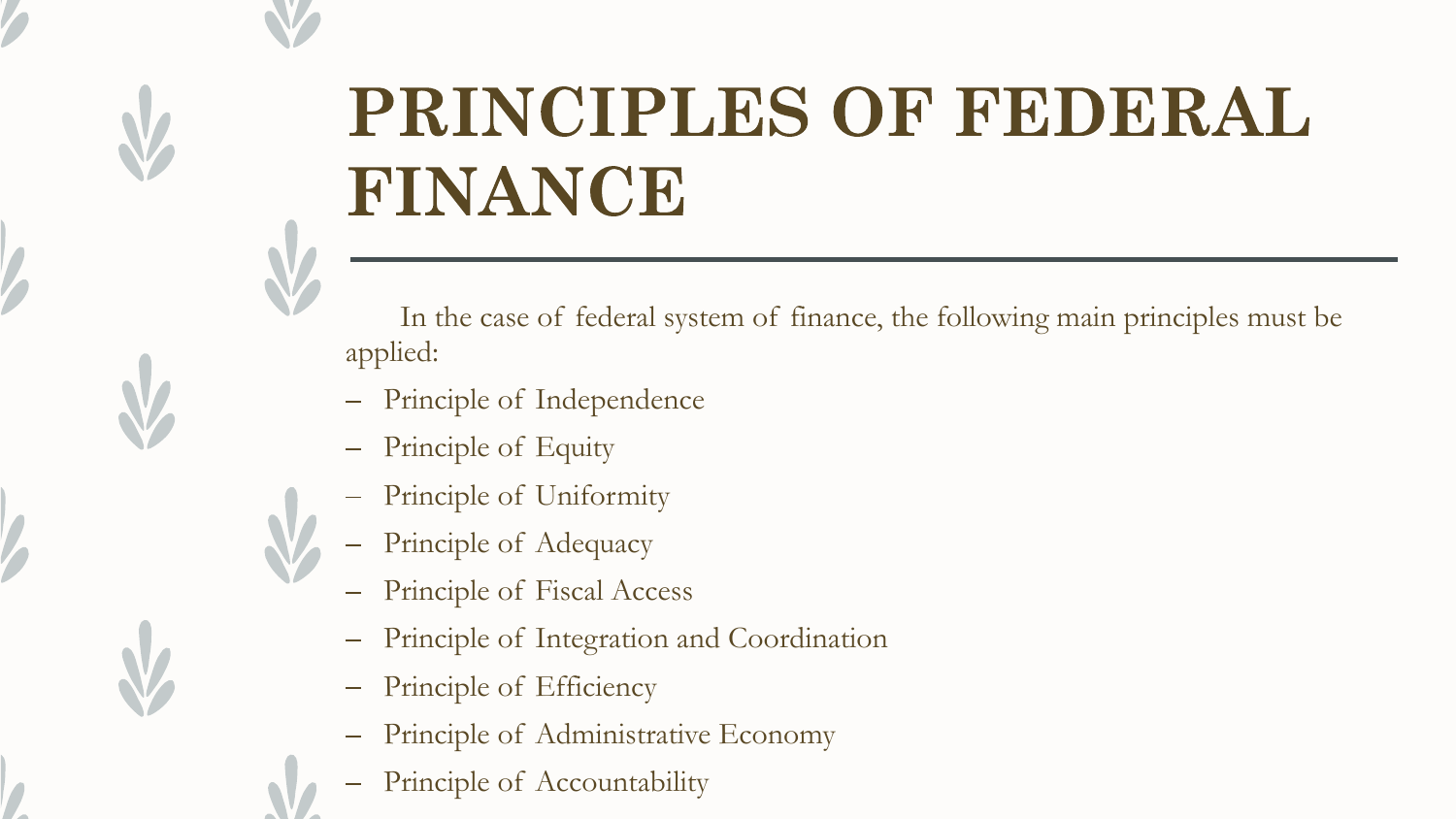